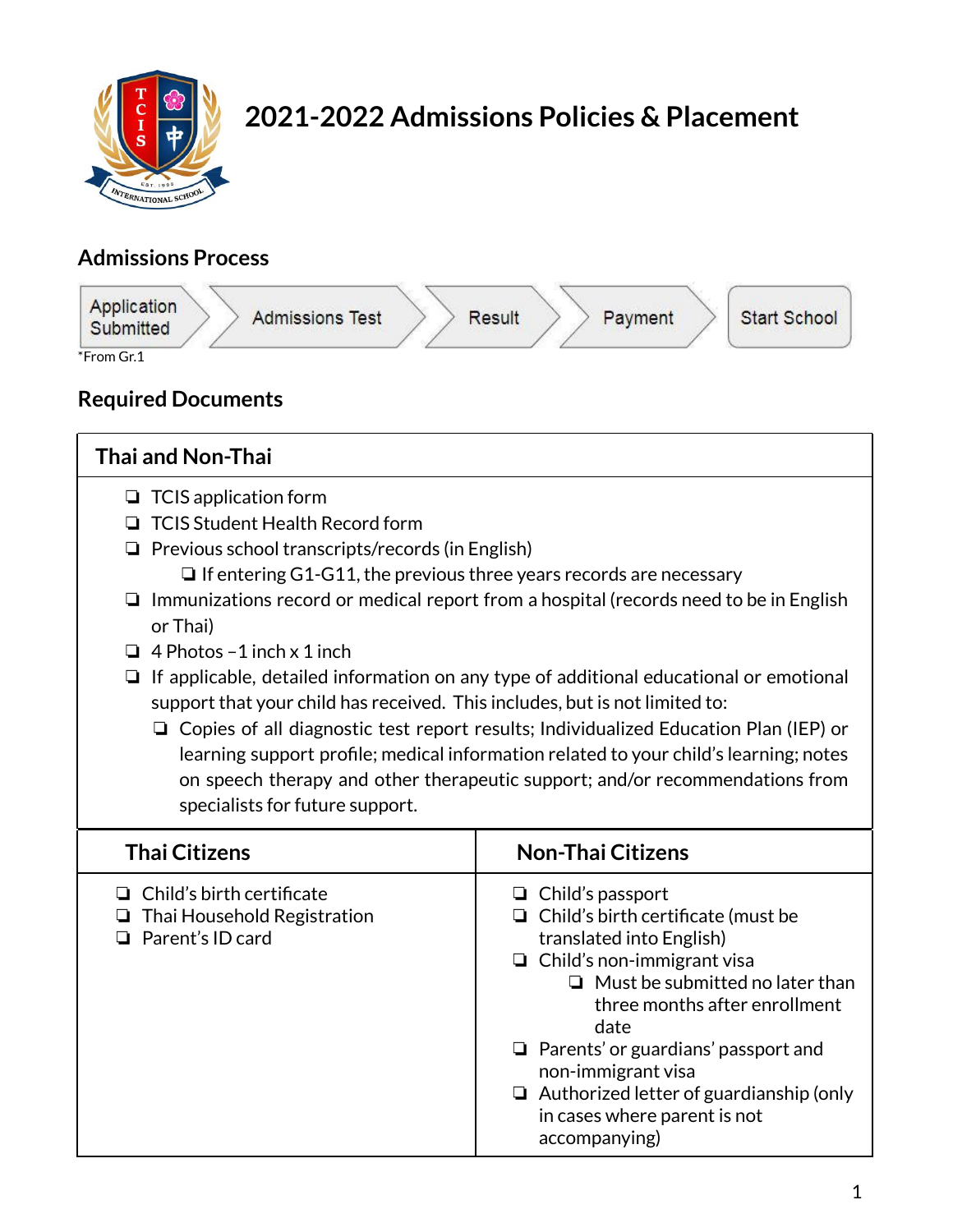#### **Admissions Interviews and Placement Tests**

- All G1 applicants and above must schedule an appointment for admissions interviews and placement testing
- $\bullet$  Parent(s) or guardian(s) are to be present at the interview
- The testing of G1-11 students consists of several components which may include Math, English, Thai and Chinese assessments

# **Admissions Decision**

Following a review of all records by Admissions and the applicable principal, a letter will be sent to the parents indicating if their child has been accepted or declined admissions.

# **Application Deadline**

Generally, new students in PK-G8 may be admitted and enrolled at TCIS at any time during the school year if a space in the child's grade/program is available and all admissions requirements have been met.

For new students entering G9-G11, applications are taken year round. High school students should only plan on entering at the beginning of a semester. Because high school students need to have credits earned for graduation each semester, new student enrollment is limited to the first 15-days of each semester unless transferring from a very similar academic program. Applicants are strongly encouraged to apply as early as possible due to full enrollment at some grade levels.

### **Acceptance Policy Expiration Time**

Students who are accepted to TCIS must enroll for classes within **15 days** of their acceptance letter.

As there is a class size limit, students will be admitted on a first-come, first-served basis. No seat can be reserved.

High school students are highly encouraged to begin classes within the first 15 days of the semester.

#### **Waitlist**

In the event of capacity enrollment at a grade level or in a program, we will maintain a waitlist.

Waitlists for each grade level, program, or class shall be maintained based on the application priority and the date and time a complete application packet is received.

If and when space is available in a class or a program, the parents will be advised immediately and asked to confirm that they still wish their child to enter TCIS. Current tuition and fees must be paid within **5 days**, to secure the student's enrollment.

# **Placement**

- TCIS reserves the right to determine the proper placement for new students.
- Exam results, admissions interviews, and previous academic performance are all used to ensure a student's proper placement.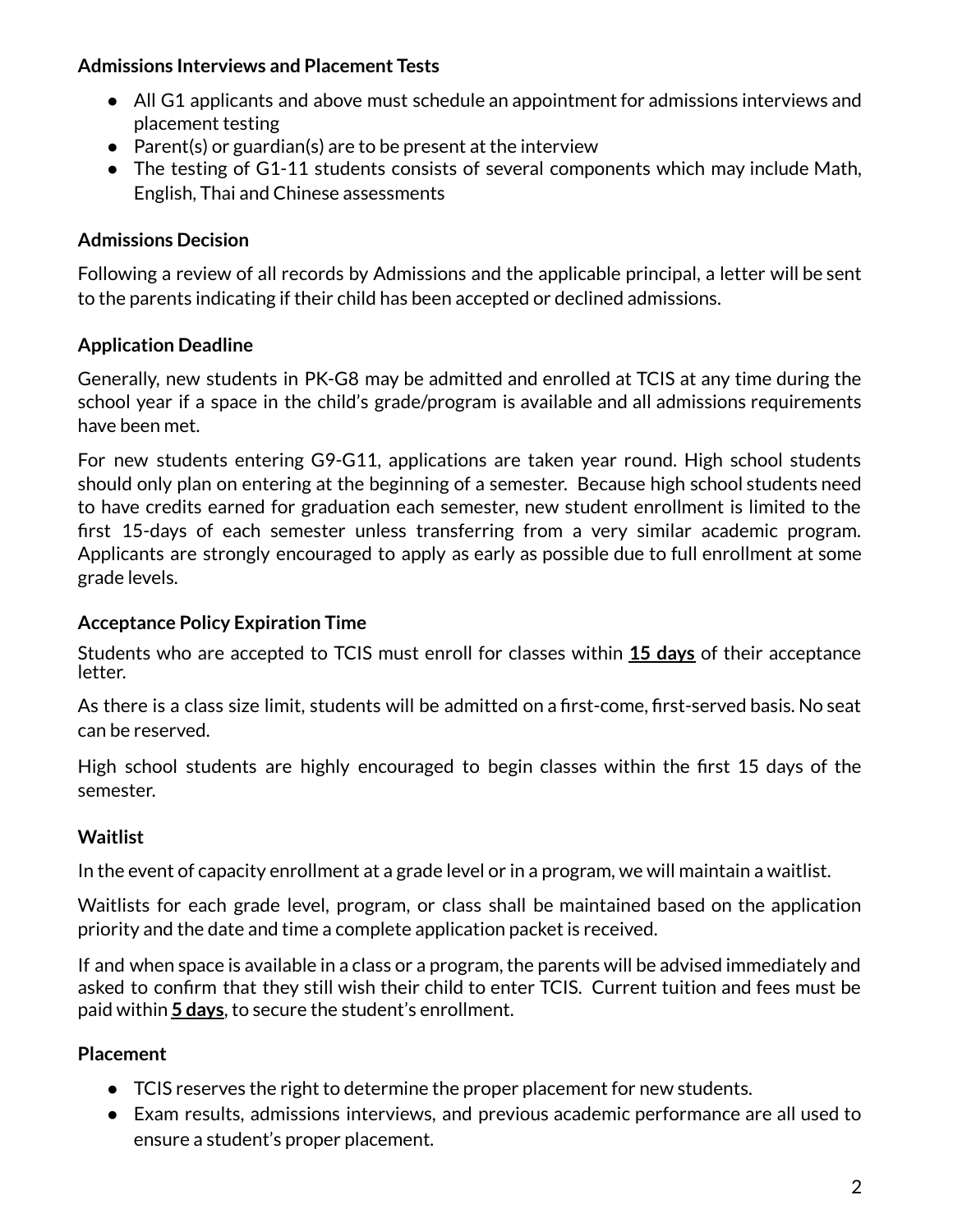- Final grade placement is determined by the Admissions Team and principal.
- Based on the English language proficiency tests results, students may be placed into our English as Another Language (EAL) programs.
- Placement in Chinese and Thai classes are based on interviews and/or testing administered by the Chinese and Thai departments. Grade 9-12 non-Thai citizens new to Thailand are required by the Ministry of Education in Thailand to study one period of Foreign Thai Language every week for a duration of two years.

#### **Enrollment Age & Birthday Cutoff Dates**

Children one year above grade level or more will not be considered for admissions.

| <b>Minimum Age Requirements for Each Grade Level</b> |                        |                            |  |
|------------------------------------------------------|------------------------|----------------------------|--|
| Age                                                  | <b>Class Placement</b> | <b>Birth Date Range</b>    |  |
| $2+$                                                 | Pre-Kindergarten 2     | Born before August 1, 2019 |  |
| $3+$                                                 | Pre-Kindergarten 3     | Born before August 1, 2018 |  |
| $4+$                                                 | Pre-Kindergarten 4     | Born before August 1, 2017 |  |
| $5+$                                                 | Kindergarten           | Born before August 1, 2016 |  |
| $6+$                                                 | Grade 1                | Born before August 1, 2015 |  |
| $7+$                                                 | Grade 2                | Born before August 1, 2014 |  |
| $8+$                                                 | Grade 3                | Born before August 1, 2013 |  |
| $9+$                                                 | Grade 4                | Born before August 1, 2012 |  |
| $10+$                                                | Grade 5                | Born before August 1, 2011 |  |
| $11+$                                                | Grade 6                | Born before August 1, 2010 |  |
| $12+$                                                | Grade 7                | Born before August 1, 2009 |  |
| $13+$                                                | Grade 8                | Born before August 1, 2008 |  |
| $14+$                                                | Grade 9                | Born before August 1, 2007 |  |
| $15+$                                                | Grade 10               | Born before August 1, 2006 |  |
| $16+$                                                | Grade 11               | Born before August 1, 2005 |  |

*NOTE: Special permission from the Head of School may be given for an earlierstart than indicated above.*

#### **Reapplication Policy**

- Applicants are permitted to re-apply to TCIS after **3 months** have passed since their previous application date; however, the standardized test may not be reassessed before 12 months have passed since the previous testing date.
- Applicants are charged an application fee regardless of how many times they apply.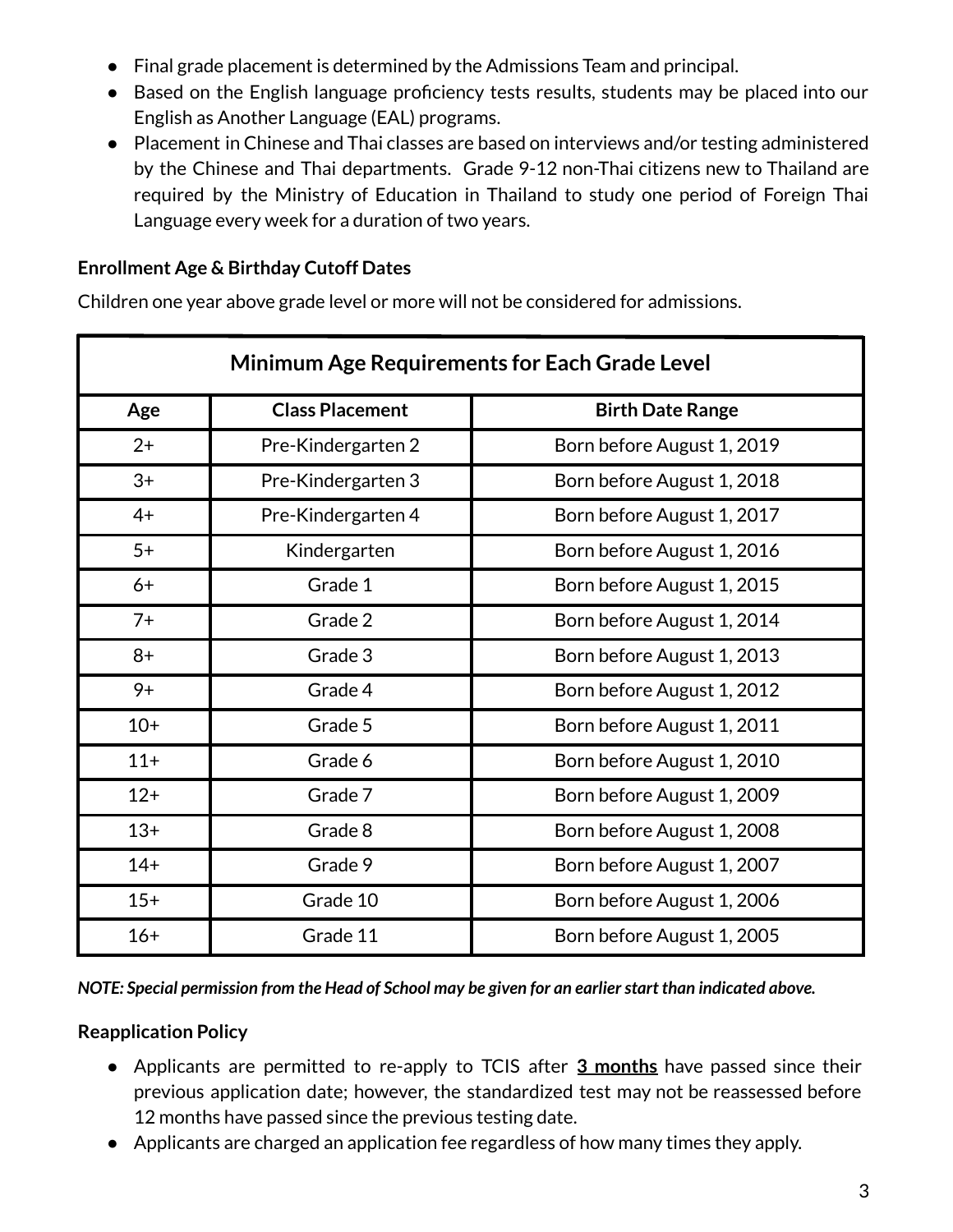| 2021-2022 New Student Tuition and Other Fees<br>Tuition and fees in THB    |                                        |           |                  |                  |            |                |                    |
|----------------------------------------------------------------------------|----------------------------------------|-----------|------------------|------------------|------------|----------------|--------------------|
| <b>Items</b>                                                               | <b>PK2-</b><br>PK4                     | <b>KG</b> | Grade<br>$1 - 2$ | Grade<br>$3 - 5$ | Grade<br>6 | Grade<br>$7-9$ | Grade<br>$10 - 11$ |
| Application<br>fee                                                         | 5,000                                  | 5,000     | 5,000            | 5,000            | 5,000      | 5,000          | 5,000              |
| One-time<br>registration<br>fee <sub>1</sub>                               |                                        | 100,000   | 100,000          | 100,000          | 100,000    | 100,000        | 100,000            |
| Campus<br>development<br>fund                                              | 100,000<br><b>Waived for 2021-2022</b> |           |                  |                  |            |                |                    |
| <b>Tuition fee</b><br>for 1st<br>semester                                  | 164,971                                | 164,971   | 187,185          | 190,418          | 203,319    | 203,321        | 214,540            |
| <b>Tuition fee</b><br>for 2nd<br>semester <sub>2</sub>                     | 154,307                                | 154,307   | 165,429          | 167,521          | 180,422    | 180,580        | 191,799            |
| <b>Total</b><br><b>Payment for</b><br><b>New</b><br>Student <sub>345</sub> | 324,278                                | 424,278   | 457,614          | 462,939          | 488,741    | 488,901        | 511,339            |

# **NOTES**

<sup>1</sup>Non-refundable.

 $2$  Students who enroll in the 2nd semester will pay the 1st semester tuition fee, not the 2nd semester fee.

 $3$  Excludes costs (where applicable) for Chinese For Beginners (CFB), EAL, EIP (grade 5-12), educational materials, field trips, graduation, identification card, insurance, lunch fee and snacks, ROTC, uniform and yearbook.

<sup>4</sup> Limited discounts are available for: alumni, three or more children per family, group(s) and same company (5+ children), children of diplomats, children of government officers (pending Chairman review). For specific details, please contact Business Affairs.

 $5$ The revision of tuition and other fees is subject to change by the TCIS Board without prior notice.

- All students will be provided Insurance up to 60,000 THB/accident and up to 650,000 THB in the case of death
- Tuition fees are reviewed annually
- Tuition will be prorated for mid-semester enrollment based on Board policy

#### **Application Processing Fee**

The application processing fee is 5,000 THB. This fee is payable to the Cashiers office, after the Admissions Departmenthas scheduled an appointment for the applicant's admissions interviews and placement tests.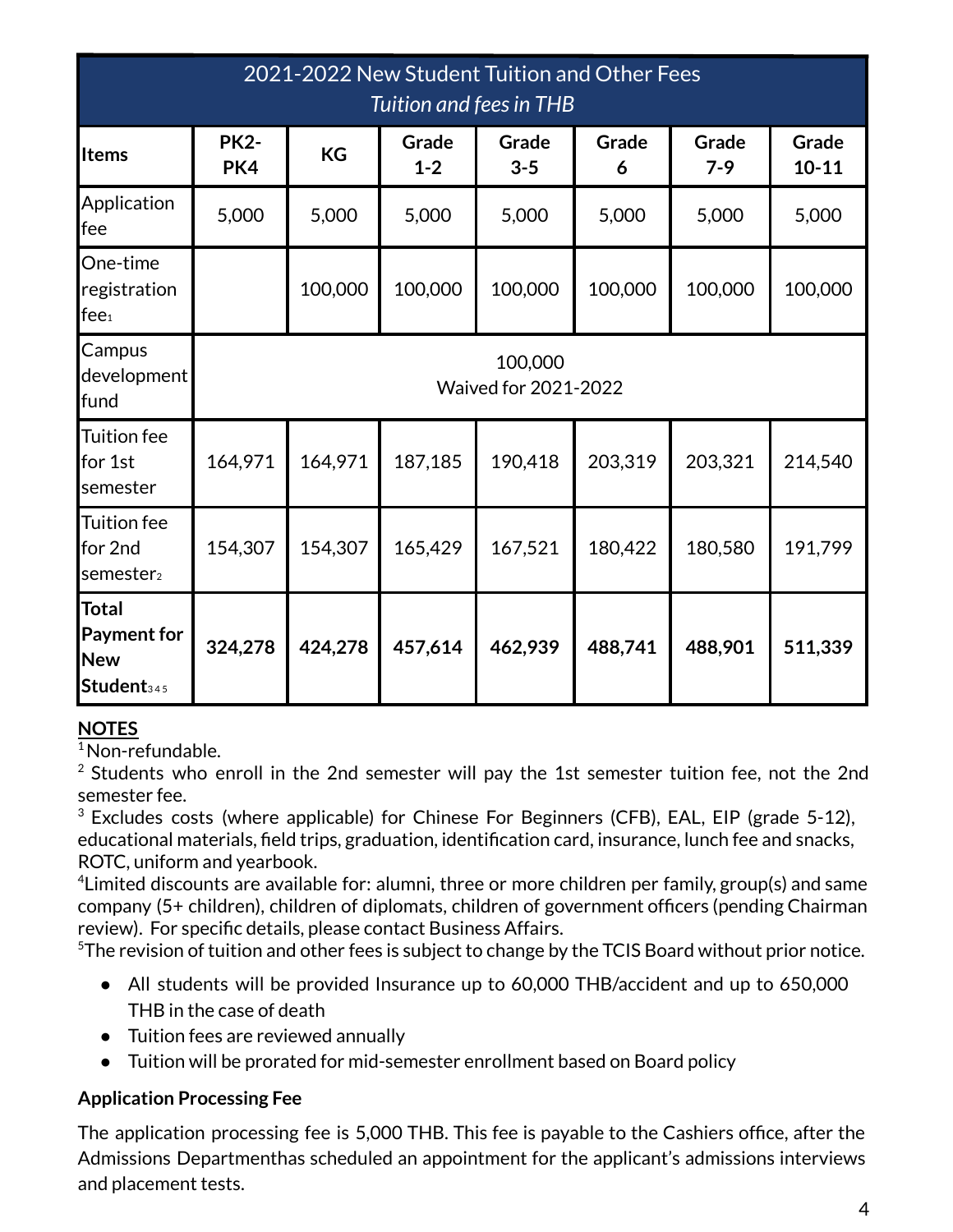# **Registration Fee (non-refundable)**

All newly admitted students and returning students (PK2-PK4) who enroll from KG-G11 pay a one time registration fee of 100,000 THB. This one time fee is to be paid upon initial enrollment of a student.

#### **Campus Development Fund**

This fund shall be used towards campus development. This fee of 100,000 THB per student shall be refunded (without interest) within three months after the student graduates or withdraws from the school. To be eligible for Campus Development Fund refund, receipt has to be submitted. This fee is waived for 2021-2022.

#### **English as an Additional Language (EAL)/English Intensive Program (EIP) Fee**

An additional EAL or EIP fee of 25,000 THB per semester per student will be charged to students who require EAL or EIP support upon enrollment. This fee will be collected in advance along with the regular tuition fees at the end of each semester.

#### **Chinese Foreign Beginner (CFB) Fee**

An additional CFB fee of 15,000 THB per semester per student will be charged to students who require CFB support upon enrollment.

#### Note Regarding the Above Fees

Students admitted into EAL, EIP and/or CFB at the beginning of each semester will be charged a semester fee, while students admitted to the course(s) in the second or the fourth quarter will be charged for that quarter's fee.

In the event a student is admitted into or exits from the relevant program(s) at the beginning of the semester, the applicable staff is to determine the necessity of continuance/completion or termination of the course, and is to submit a report of this decision to the Business Manager within the first 14 school days of the semester in session.

Please note that the school will refund the tuition of these programs ONLY for those who exit TCIS during the first 14 school days. Any student who is exited from one of the listed programs after the first 14 school days will not receive the refund.

#### **Military Training Service Support Fee**

A fee of 3,000 THB per year per student will be charged to G9-12 Thai national students who choose to enroll in this three year program service. This fee excludes the military training uniform and the separate tuition fee which is to be paid to the Reserve Affairs Center.

#### **Payment Schedule**

Tuition and fees for current students are due and payable **before** the beginning of each semester. Tuition and fees for the **First Semester** starting August are due and payable around the last three weeks of **May**. Tuition and fees for the **Second Semester** starting January are due and payable around the first three weeks of **November**.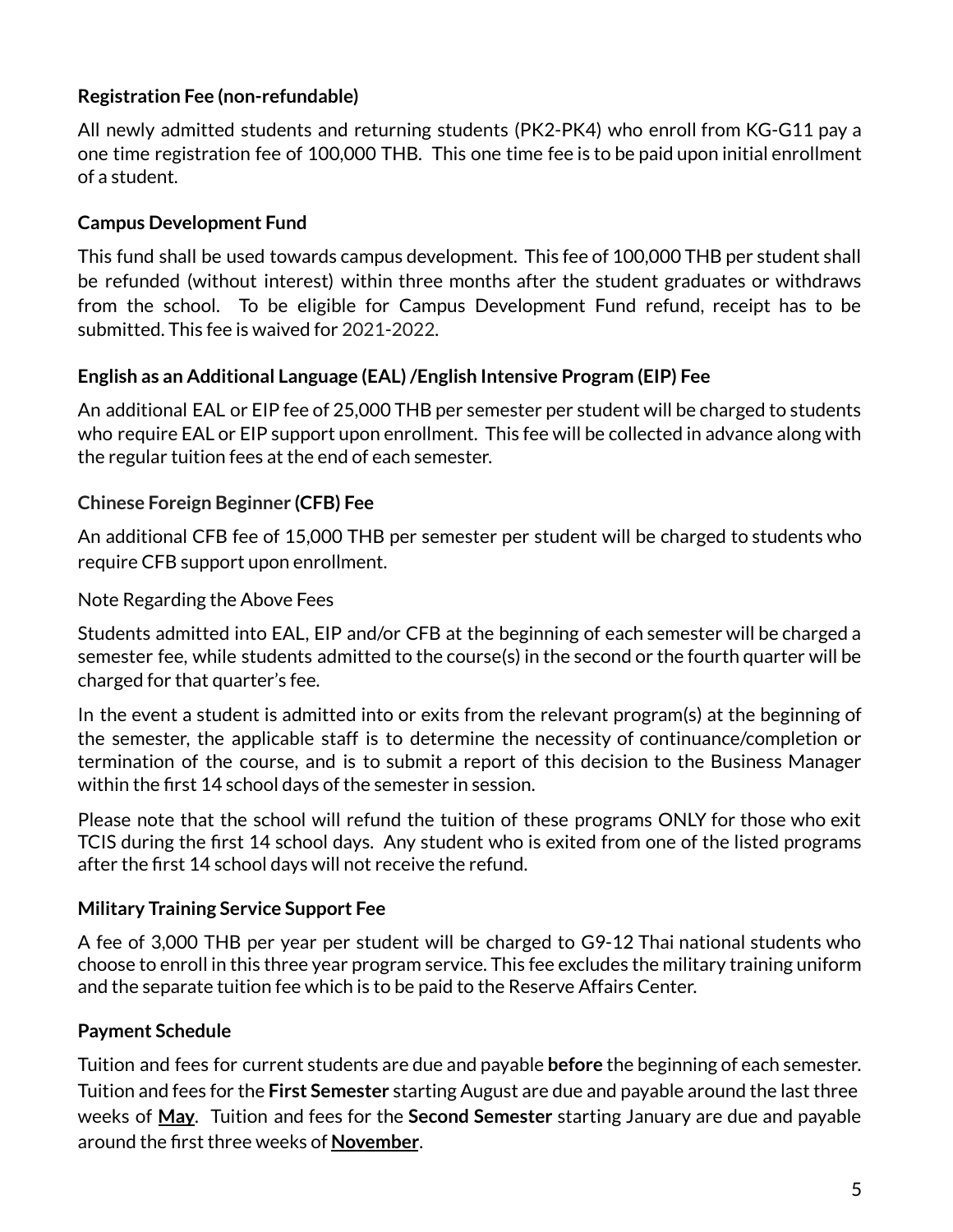New students who are accepted and wish to enroll at TCIS must pay the full tuition at the Cashier's Office by the published deadline. This payment guarantees the students a seat at TCIS. Details of the registration process will be given at that time. Until full tuition is paid, the student will be placed on a waiting list.

#### **Payment**

Payment must be made in Thai THB

TCIS accepts payment by the following methods:

- Credit Card (MasterCard, Visa and JCB. Surcharge 1.5% are applied.)
- **Bank cashier checks**
- Direct cash deposit at any branch of school bank
- Online or wire transfer to the school bank account

#### **Please note that all personal or company checks will not be accepted**

#### **Bank charges resulting from paymentthrough cashier check will be paid for by the parents**

A 500 THB service charge will be assessed for each check returned by the bank.

#### **Late Payment**

A late charge of 250 THB per week per student will be imposed on late tuition payment the next day after the deadline.

**The registration process must be completed and the tuition and related fees must be paid in full in order for a studentto be accepted into class**.

#### **Non-Return OR Non-Appearance**

Returning students, who do not appear at school in August 2021 and January 2022 without prior written notice to the school, automatically forfeit their studentship at TCIS and shall be treated as new students upon return to the school.

#### **Transportation**

Please call General Affairs 02-751-1201, #207 or email general affairs@tcis.ac.th for information about transportation options to/from TCIS.

For questions or more information please contact us by phone or email:

Telephone: (66) 2-751-1201 (7:30 a.m. – 3:30 p.m.; Monday – Friday)

Email: [admissions@tcis.ac.th](mailto:admissions@tcis.ac.th)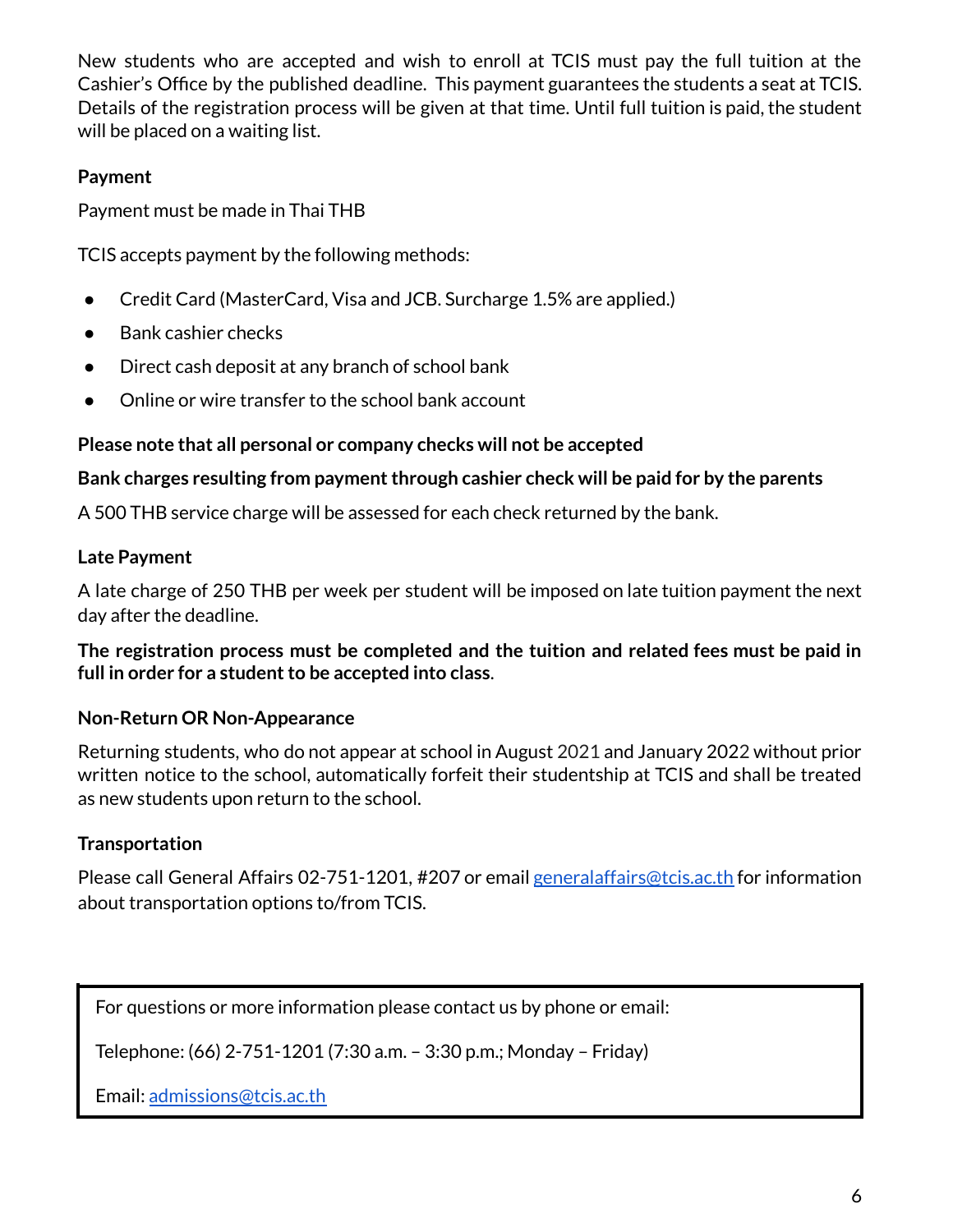# **Discount Policies**

# **1. Same Company**

This is meant to be a group comprised of current student(s) and also new student(s) for this school year 2021-2022 whose parents are working for the same company. Registration Fees must be paid.

The discount will be given to the qualified students as long as they comply with the following criteria over time. This discount stays in effect until the student graduates and as long as all initial criteria are still being met.

Number of students must be in accordance with the policy

- 5 10 20% reduction of tuition fees
- 11 or more 25% reduction of tuition fees
- In the future if the number of group drops from 5 or less for any reason, the discount will be discontinued (unless there is an additional one from the same company to reach the required number).
- Yearly re-submission of the documents are needed to update the status and maintain the discount before the end of March of each year.

Required documents:

- 1. Company's setting document including tax ID, registered number, address, proposes etc.
- 2. Company financial statements must be a minimum of 150 million THB of annual revenue for the previous year. The Audited Annual Financial Statement is the required documentation for verification.
- 3. Certificate of employment from parent or guardian showing at least 1 year with a minimum salary of 60,000 THB per month. The salary slip is needed along with the statement to verify that amount of salary for the previous six months. An expatriate who just relocates or starts working with a corporation less than one year will be reviewed.
- 4. P.N.D. 91

#### **2.Government Officers**

Government officers (upon review) receive a discount of 20% per student. Registration Fees must be paid. A copy of a government officer ID card and a working certificate are required. Final approval is to be determined and verified by the School Board. Yearly re-submission of the documents are needed to update the status and maintain the discount before the end of March of each year.

# **3. Diplomats of TECO**

A discount of 25% per student. Registration Fees are waived only for new qualified students. This discount is applicable for all diplomats working with TECO having a certificate letter from TECO. Yearly re-submission of the documents are needed to update the status and maintain the discount before the end of March of each year.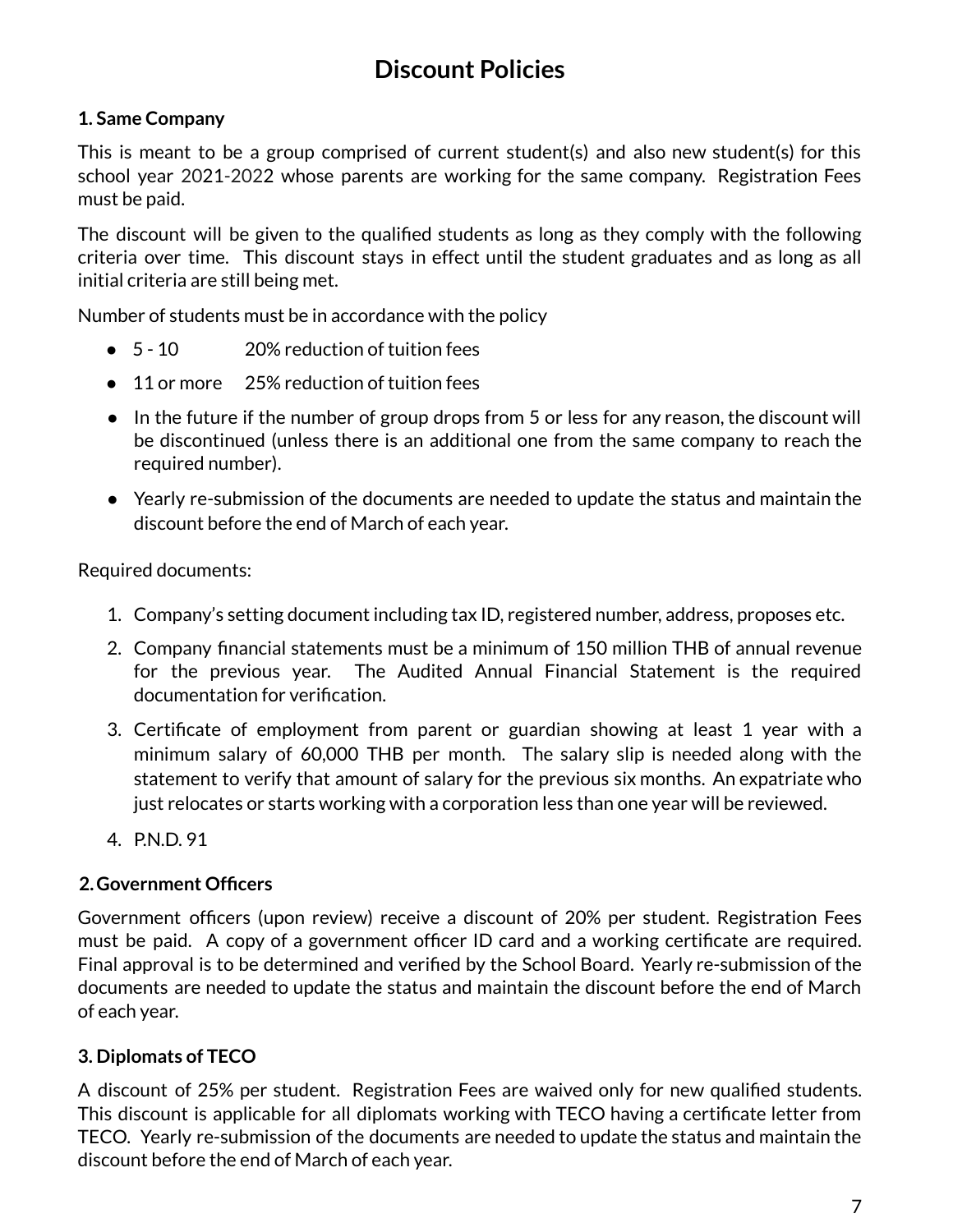#### **4. Diplomats of Other Countries**

A discount of 20% per student. Registration Fees must be paid. This discount is applicable for all diplomats having a certificate letter from embassies or foreign government agencies. Yearly re-submission of the documents are needed to update the status and maintain the discount before the end of March of each year.

# **5. Family Discount**

The tuition reduction will be based on net tuition (excluding misc. fees), for a single family, regardless of if their children enrolled and got accepted at the same time or not.

The reduction amount will be calculated by using the net tuition of the youngest child first and going upward to the next oldest child in the family and so on.

Eligibility for the family discount is if the family has 3 or more children enrolled at TCIS during the current year.

| The 2nd child | No discount                   |
|---------------|-------------------------------|
| The 3rd child | 25% reduction of tuition fees |
| The 4th child | 50% reduction of tuition fees |
| The 5th child | 50% reduction of tuition fees |

#### **6. Alumni Discount**

The alumni discount is 15% off tuition fees for children of TCIS alumni. Alumni are defined as those who studied at TCIS for more than one year. Alumni qualifications will be reviewed and confirmed by the TCIS Registrar.

Alumni are eligible for other listed discounts provided they meet the necessary criteria.

#### **7. Group of New Student Registered in 2021-2022**

Group of new students who successfully enrolled at TCIS together claiming that they are a group, fill in the application with the completed documents, follow the admission procedure and are admitted and pay the full amount of all fees in advance of the discount. Discount will be as follows:

New student Definition: A student who has not been enrolled at TCIS in any academic year prior to 2021-2022.

Number of students in the Group:

| Group A: | 5 - 9 persons     | 10% reduction of tuition fees |
|----------|-------------------|-------------------------------|
| Group B: | $10 - 15$ persons | 15% reduction of tuition fees |

(Note: If the numbers in Group B drop below 10, they will still receive the discount as per the numbers for Group A)

This discount will be given as long as they keep the required number of students. If a student leaves and is replaced by another, then the discount remains in effect. Parents of this group can persuade another new student(s) to keep/add to the number so that they can maintain the discount.